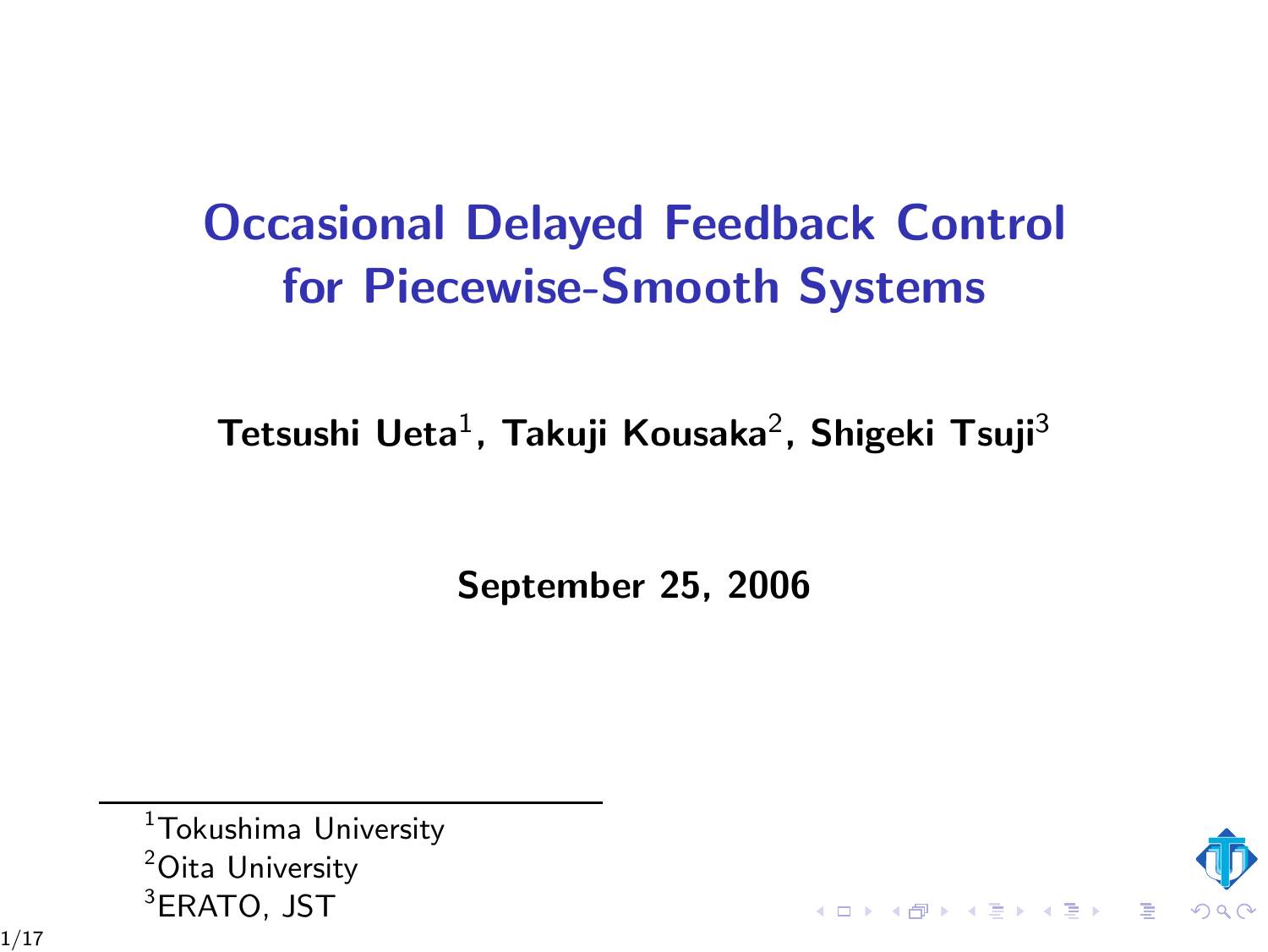# **Background**

Controlling chaos — To stabilize an unstable periodic orbit (UPO) in given chaotic attractor; two major methods

- 1. OGY method based on linear control theory
- 2. delayed feedback control(DFC)



 $4$  ロ }  $4$   $\overline{r}$  }  $4$   $\overline{r}$  }  $4$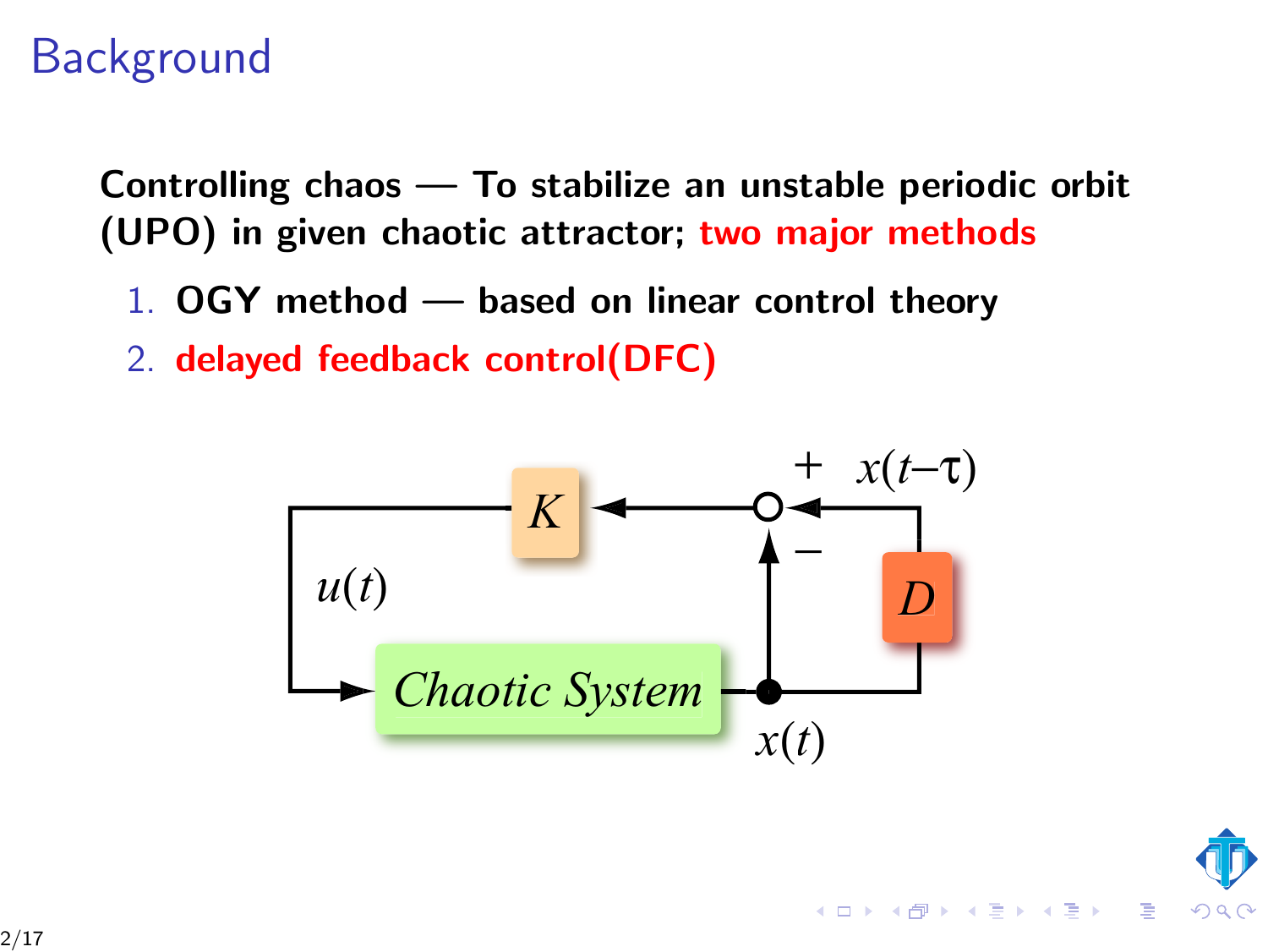# ODFC 1/2

Occasional delayed feedback control(ODFC)— our original method



The original trial of controlling chaos for switched dynamical system

イロメ イ部メ イ君メ イ君メ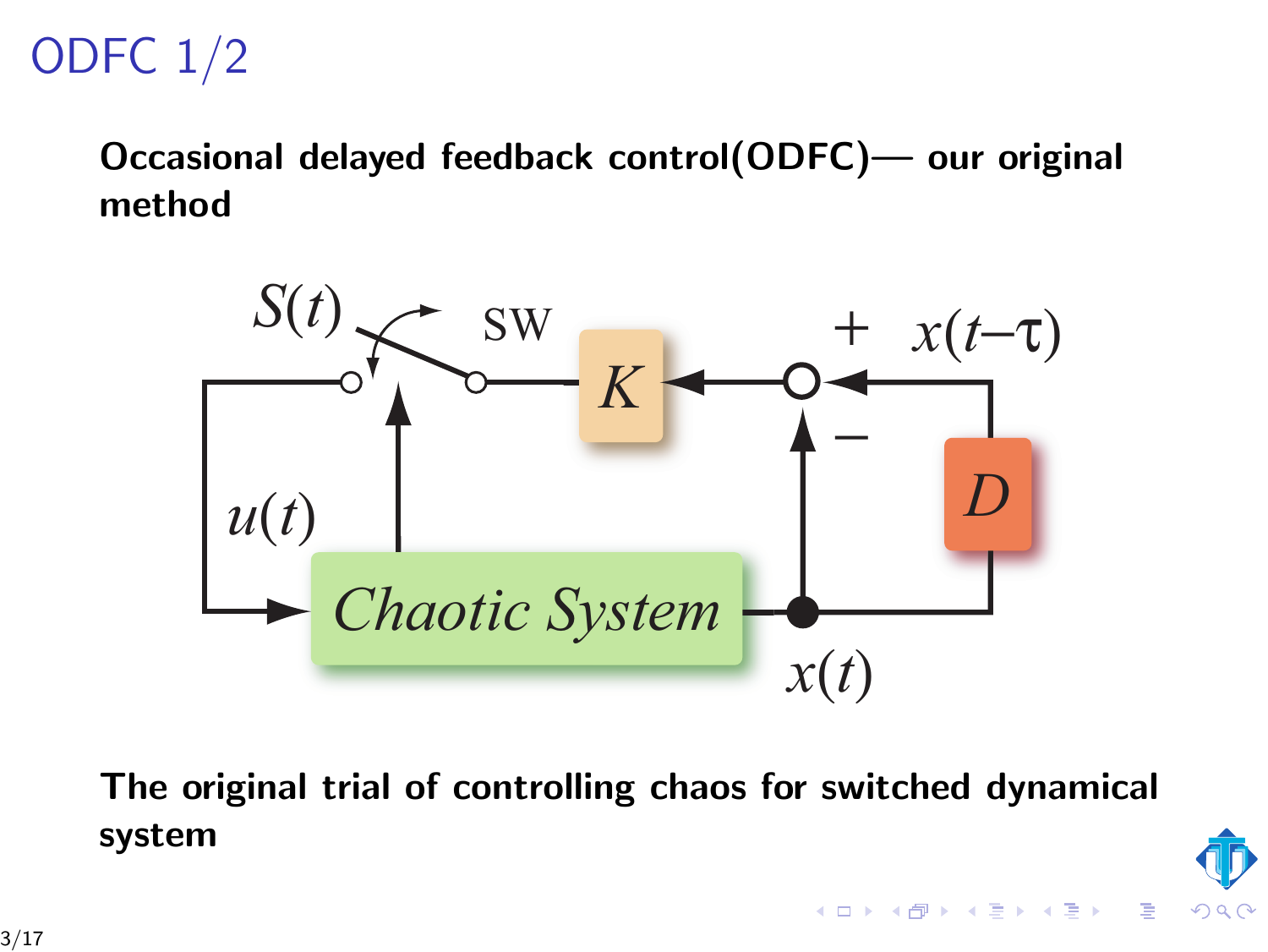ODFC 2/2

$$
\frac{d\mathbf{x}}{dt} = \begin{cases} \mathbf{f}(\mathbf{x}) + \mathbf{K}(\hat{\mathbf{x}} - \mathbf{x}) & \text{if } \mathbf{x} \in M \\ \mathbf{f}(\mathbf{x}) & \text{if } \mathbf{x} \notin M \end{cases} (1)
$$

- $\blacktriangleright$  Very simple
- ▶ Not always use delayed control input.
- $\triangleright$  Sometime the total control energy is less than normal DFC.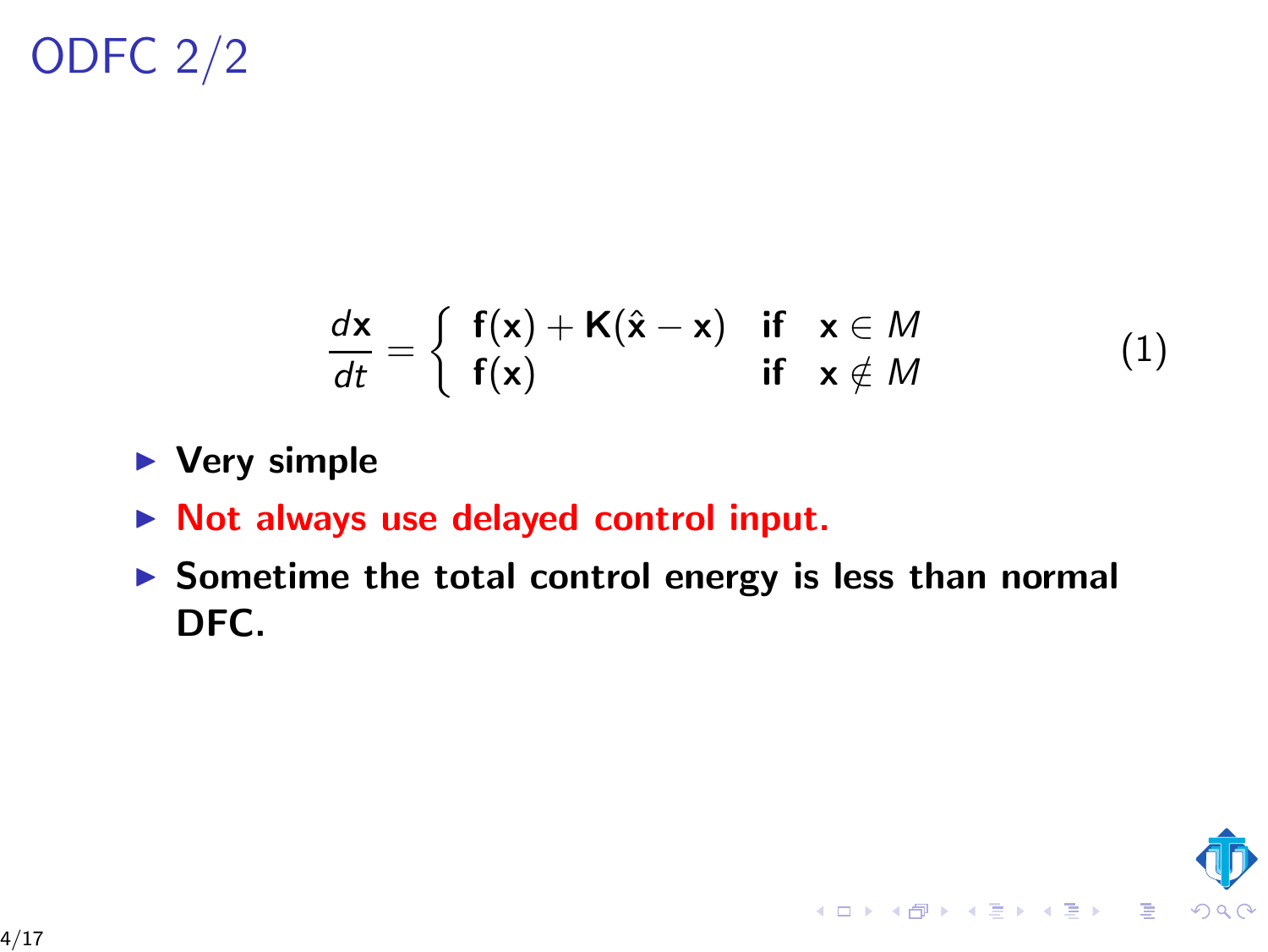# ODFC; physical implementation 1/2



#### $1D$  chaos circuit  $+$  DSP controller



4 日 ト 4 御 ト 4 差 ト 4

 $\equiv$   $\rightarrow$  $\Rightarrow$ 

5/17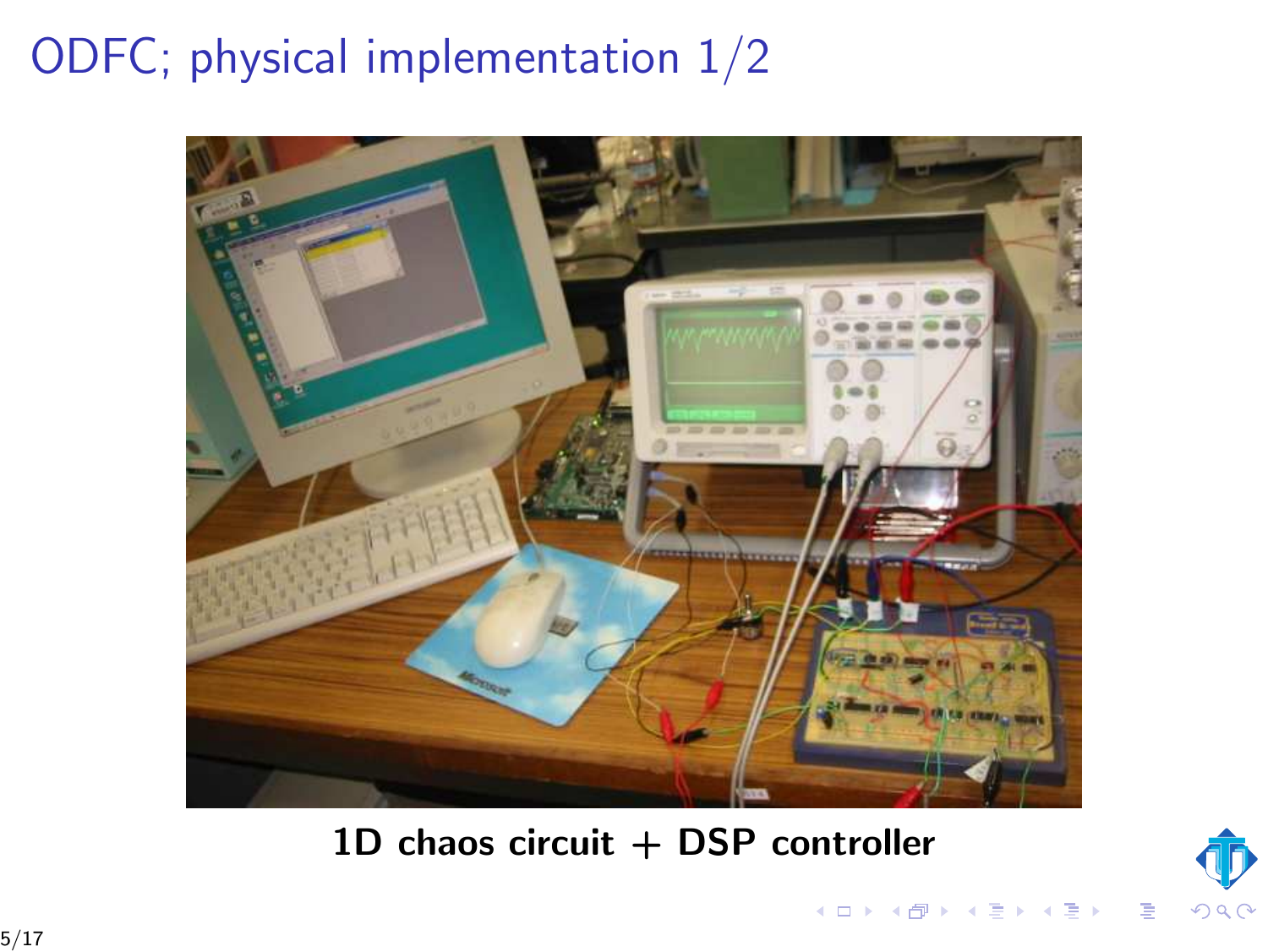# ODFC; physical implementation 2/2



イロト イ伊 トイヨ トイヨト

E

 $\Omega$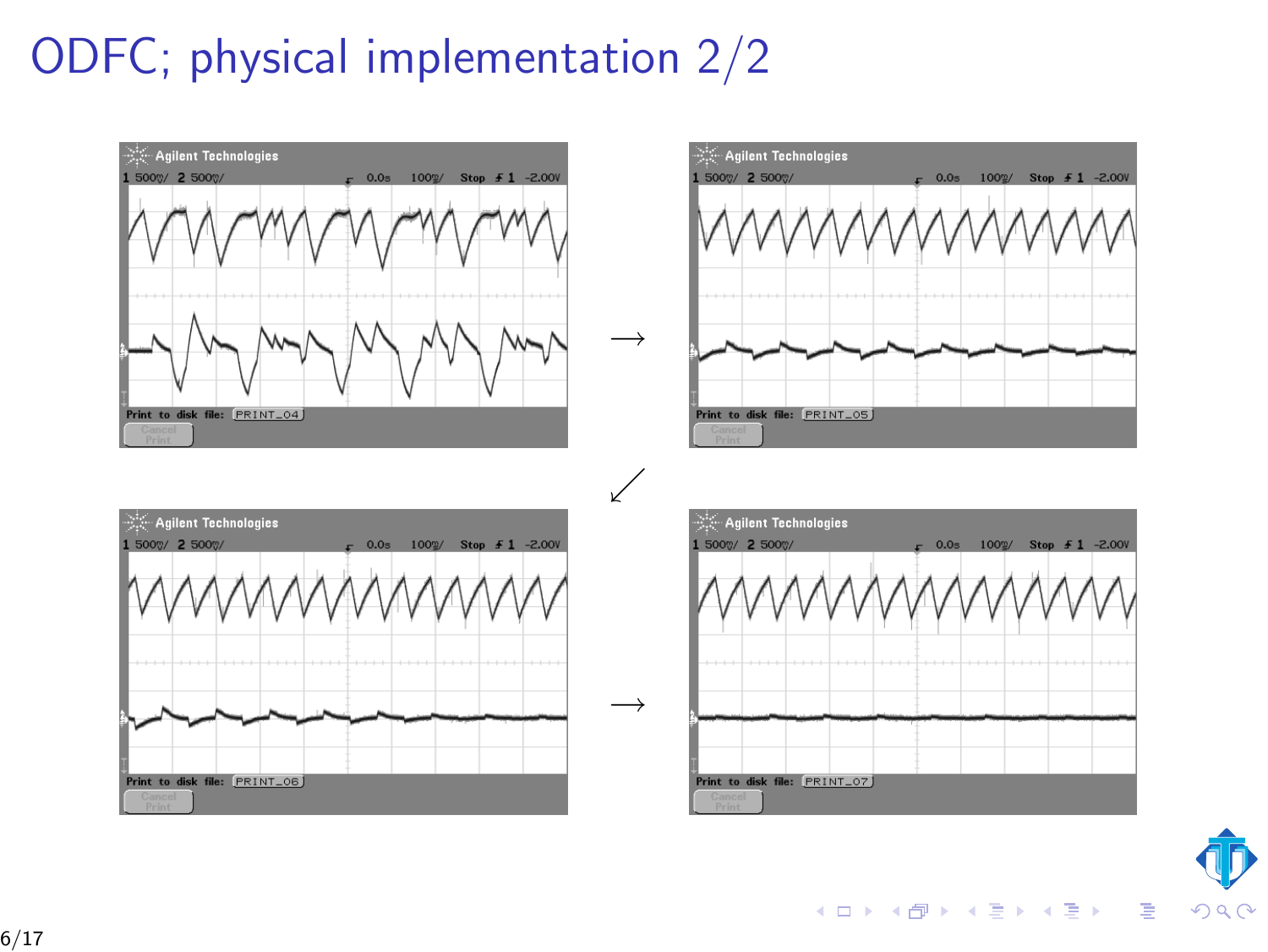#### Problems

Effectivity of ODFC has been only confirmed in a 1D chaotic system.

⇓

- $\blacktriangleright$  wasn't it by chance ?
- $\triangleright$  wasn't it applicable to other systems ?

# How are cases of higher-dimensional switched dynamical systems ?

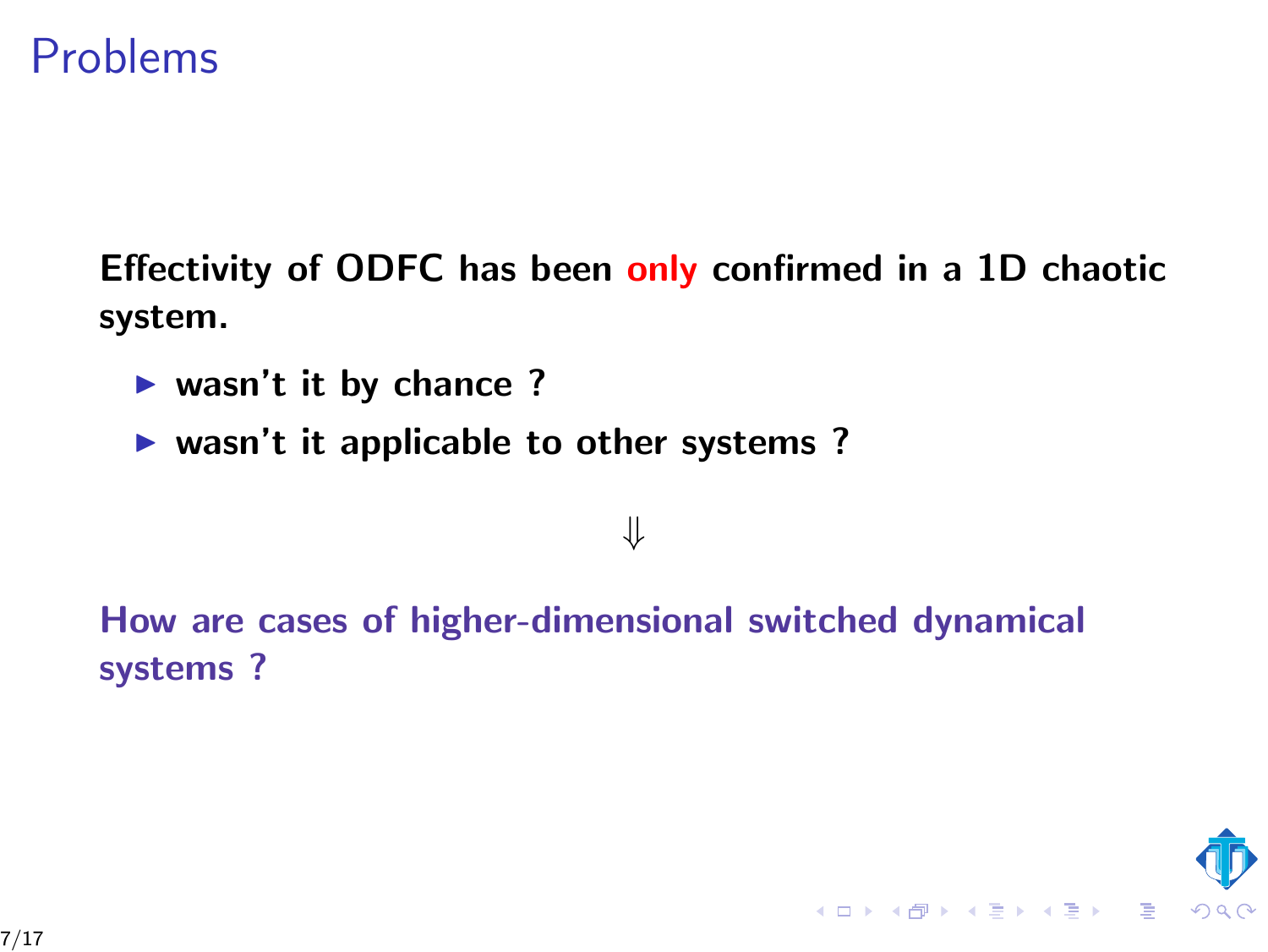### Alpazur Oscillator

#### 2 dimensional autonomous system



$$
\begin{array}{rcl}\n\frac{dx}{dt} & = & -kx - y \\
\frac{dy}{dt} & = & x + y - \frac{y^3}{3} - \left\{ \begin{array}{ll} g_1 y - B_1 & \text{if } x \in H \\
g_2 y - B_2 & \text{if } x \in B \end{array} \right. \end{array} \tag{2}
$$

 $\leftarrow$   $\Box$ 

 $\overline{AB}$ 

÷,

Þ b. É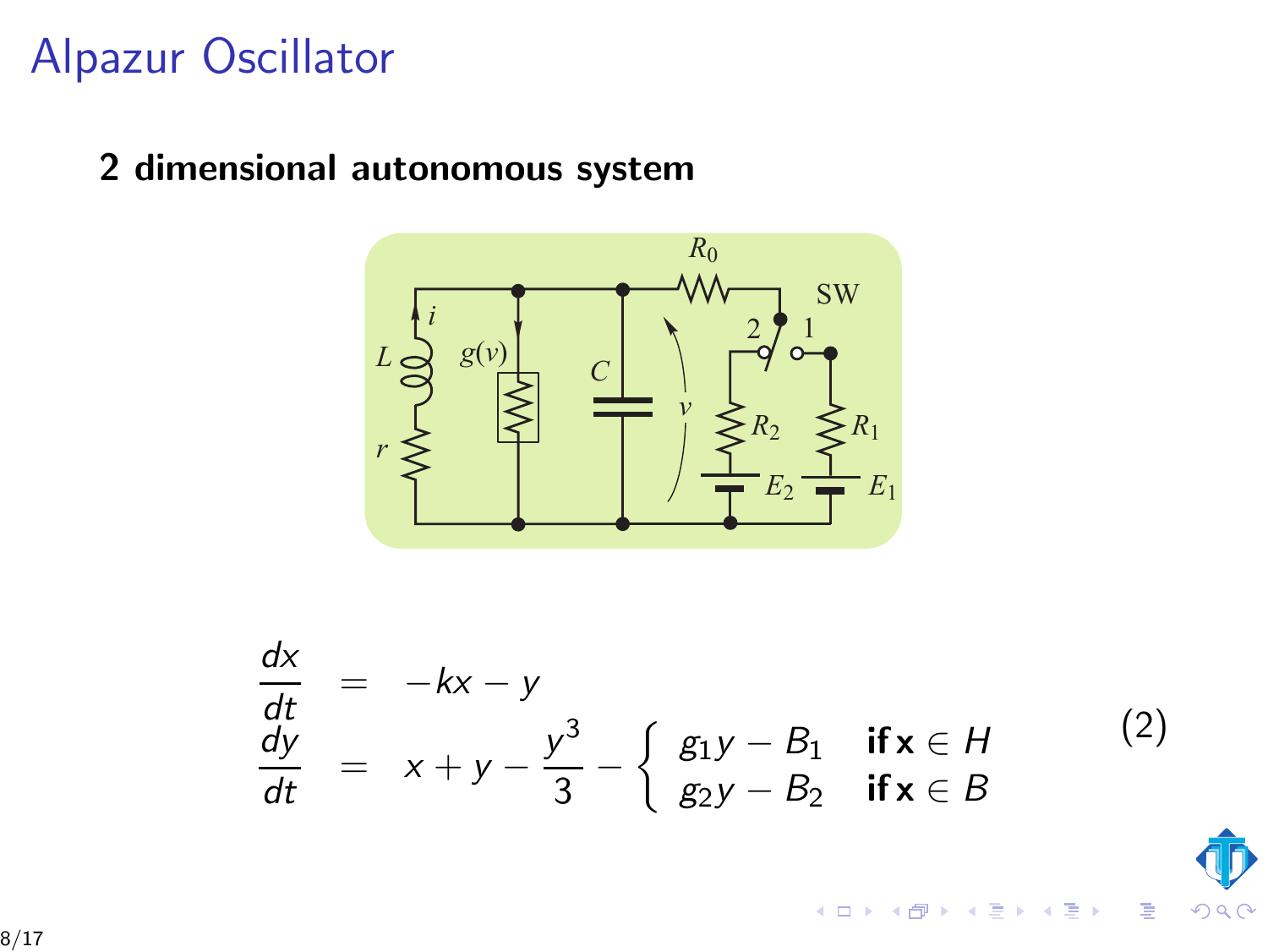### Solution flow



 $\boldsymbol{\Phi}$  $299$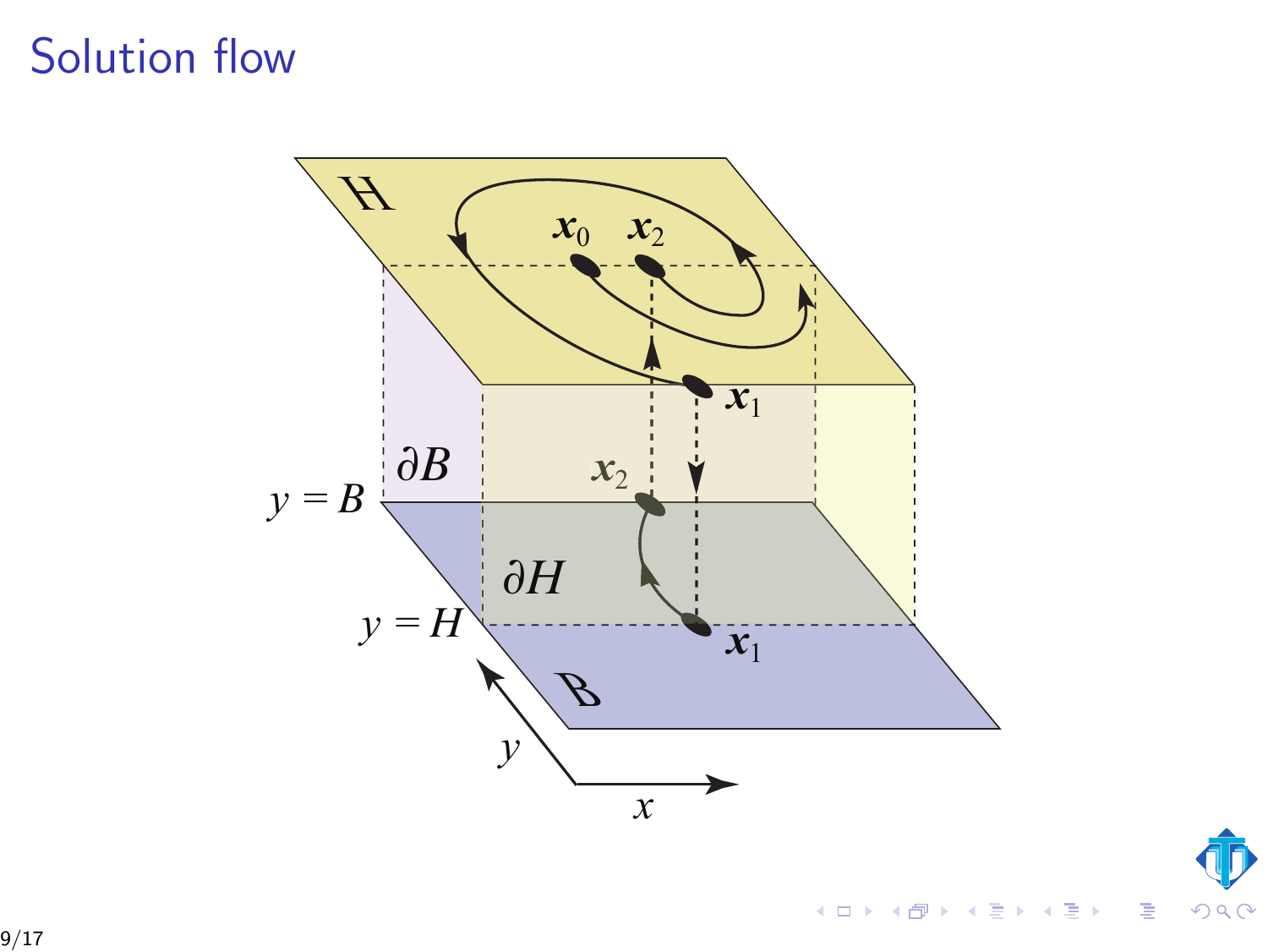# Switching action





目

 $\mathcal{A} \subseteq \mathcal{P} \rightarrow \mathcal{A} \oplus \mathcal{P} \rightarrow \mathcal{A} \oplus \mathcal{P} \rightarrow \mathcal{A} \oplus \mathcal{P}$ 

10/17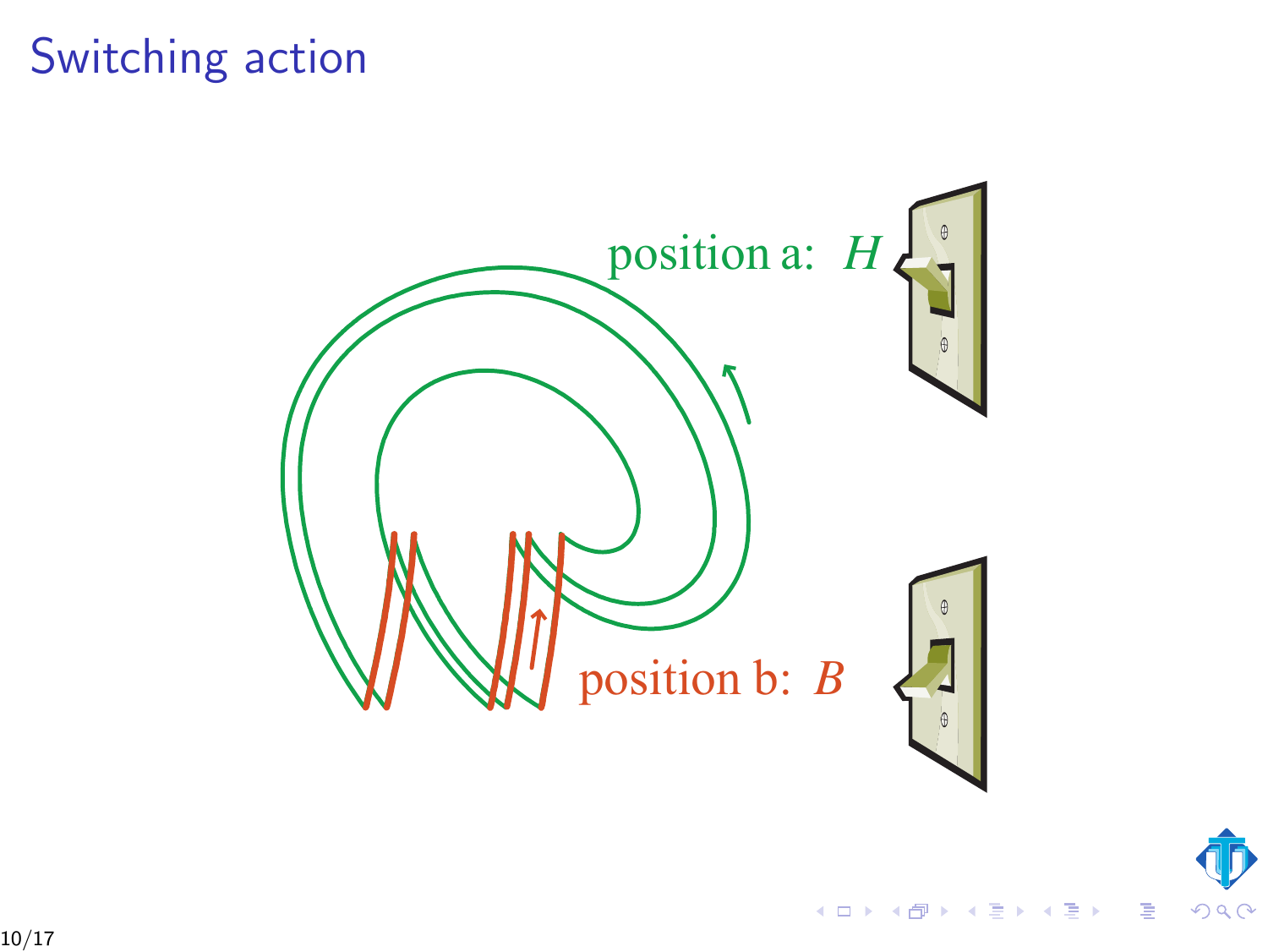# Chaos



$$
k = 0.1
$$
,  $g_1 = 0.2$ ,  $g_2 = 2.0$ ,  $H = -1.0$ ,  $B = -0.1$ ,  $B_1 = 5$ ,  
 $B_2 = 0.5$ 



Ε

ъ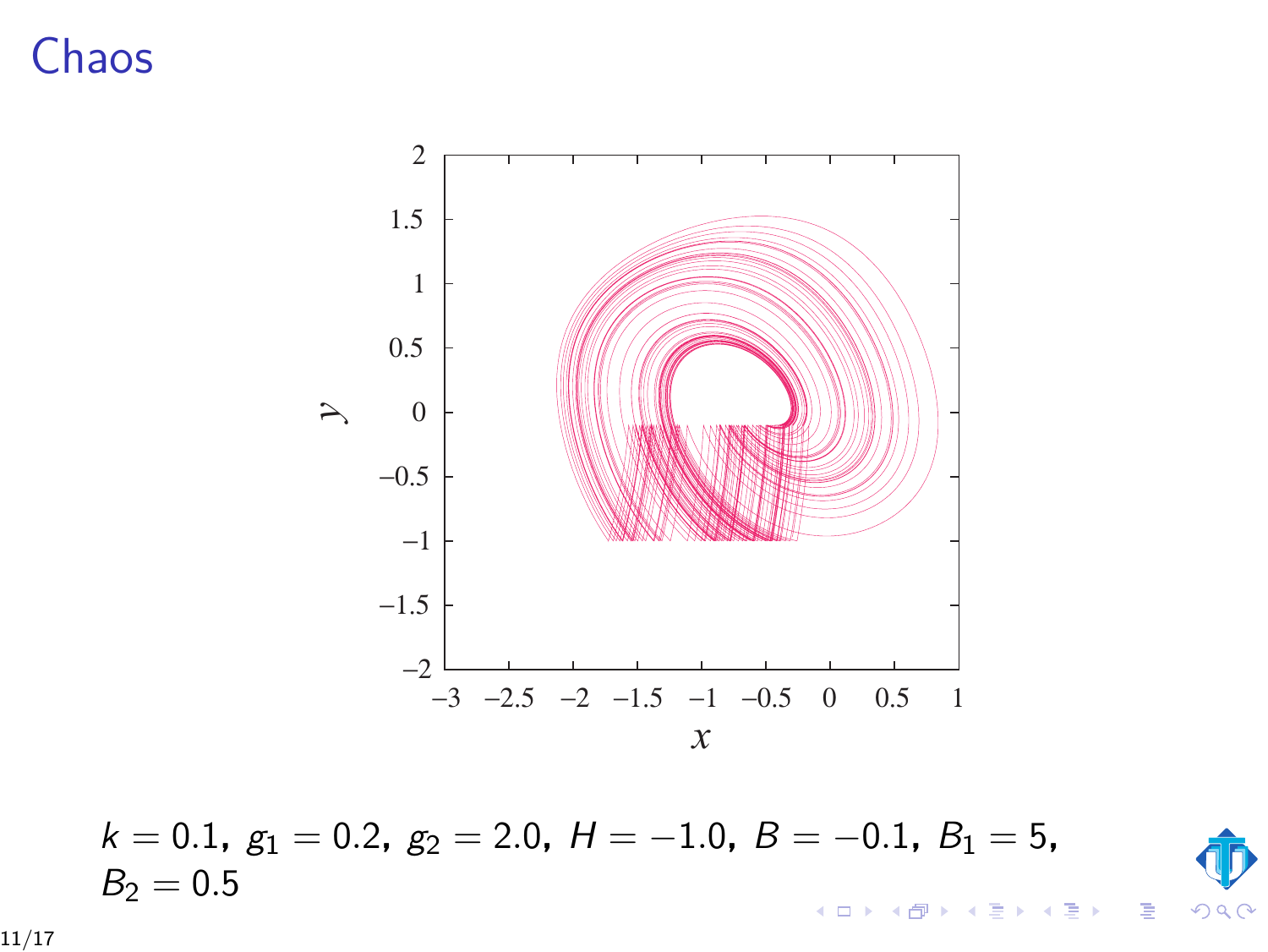# Embedded UPOs and switching patterns



 $\leftarrow$ 

つへへ

÷ Ŷ. ŧ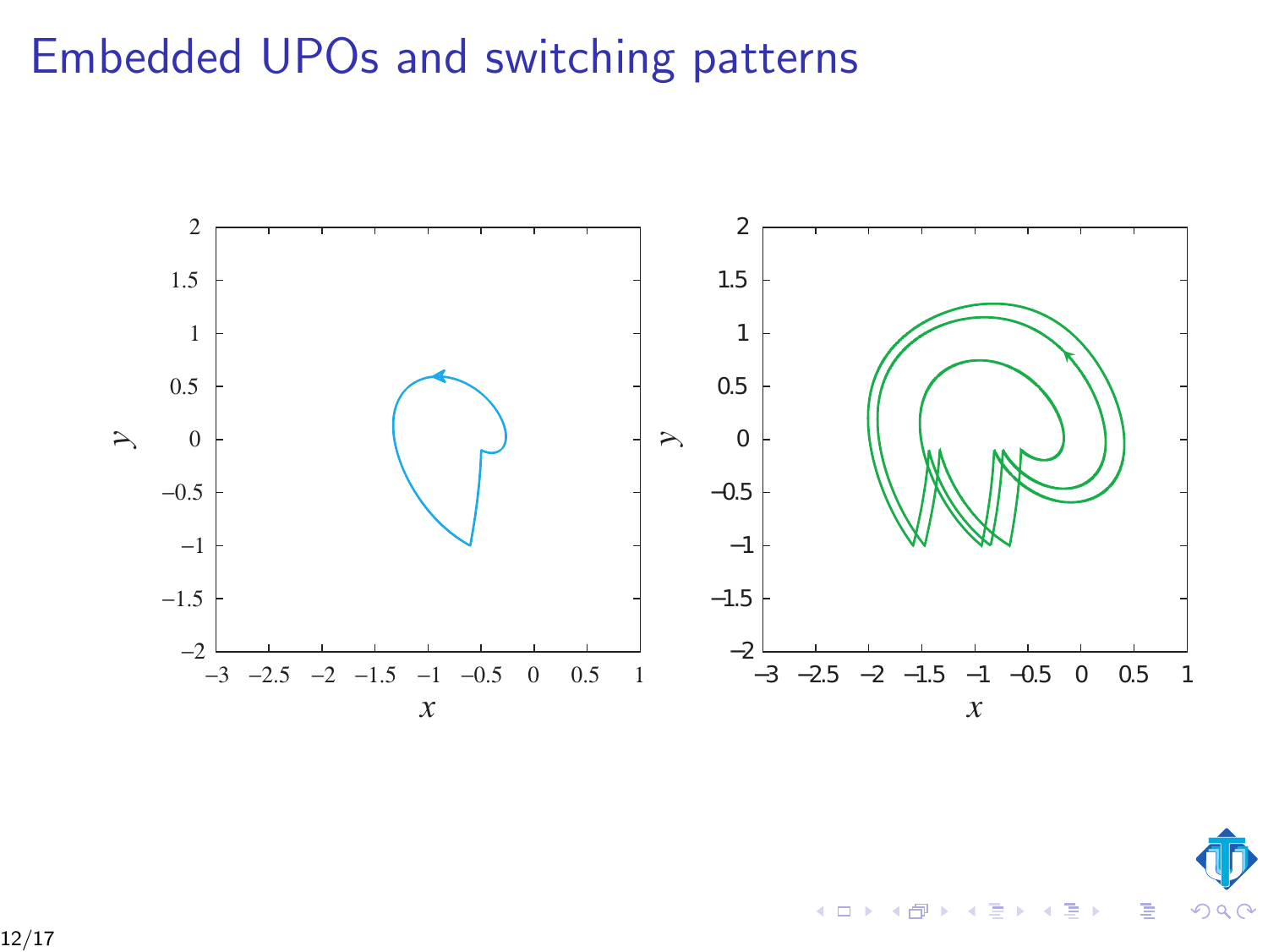# ODFC settings

Control input:  $u(t) = K(x(t) - x(t - \tau))$ . Controlled system:

$$
\frac{d\mathbf{x}}{dt} = \mathbf{f}(\mathbf{x}) + \mathbf{u}(t)
$$

Two patterns of ODFC implementation:

- 1. add  $u(t)$  if the switch is turned into 'a' position. Pattern 1, otherwise no control.
- 2. add  $u(t)$  if the switch is turned into 'b' position. Pattern 0, otherwise no control.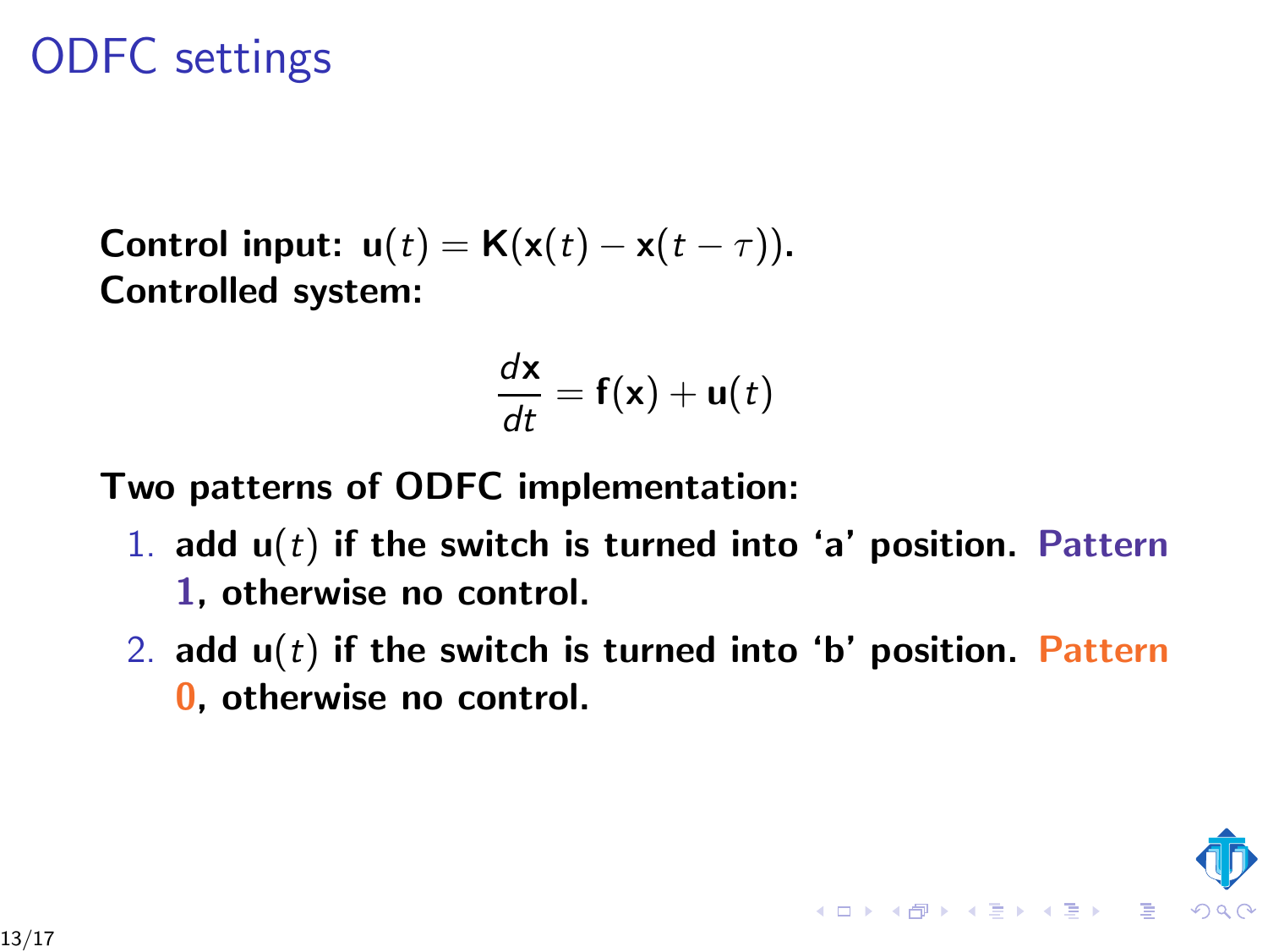# Circuit diagram





È

**K ロ ▶ K 母 ▶ K** G. 경기 Ŷ.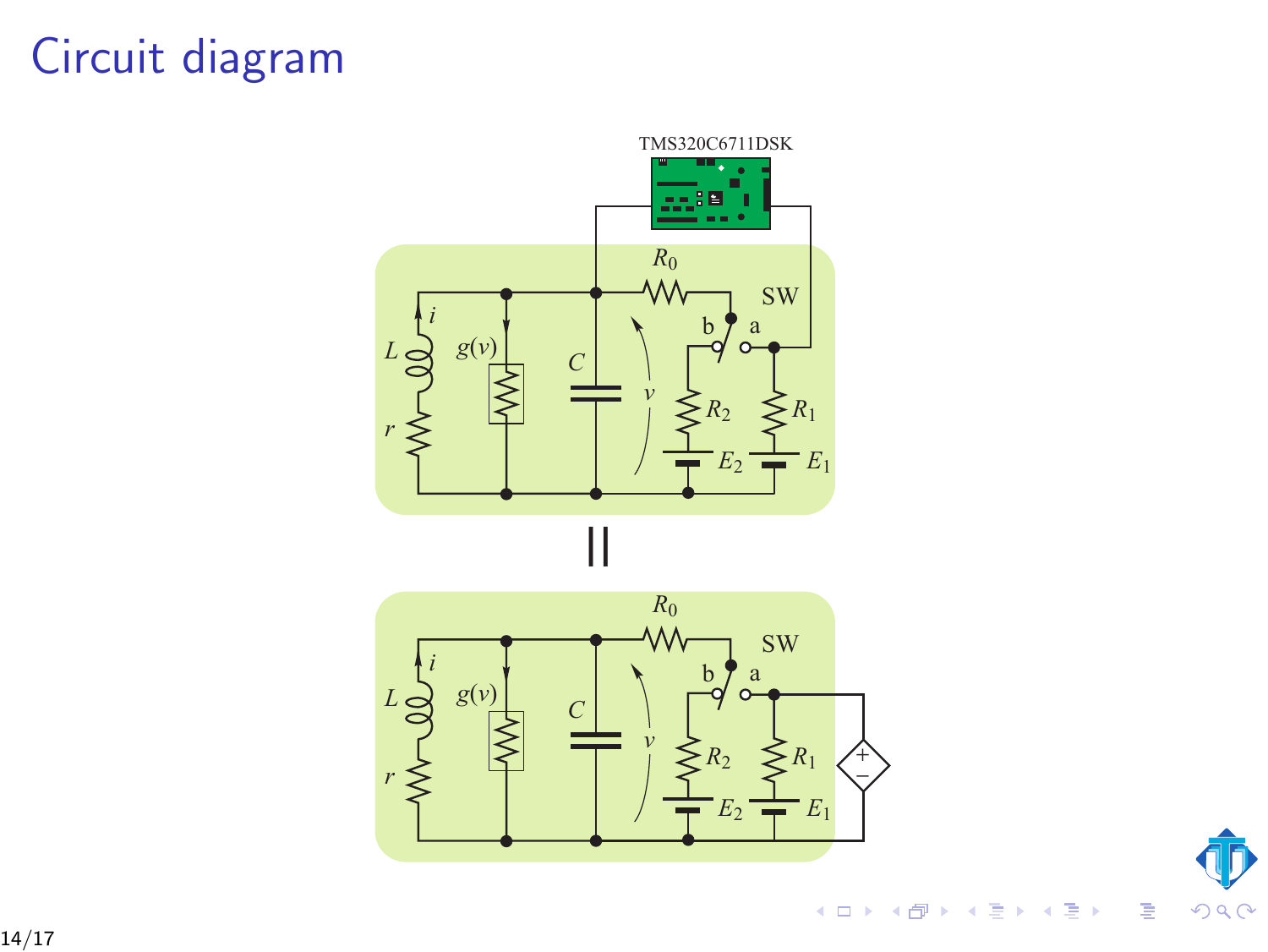# Time responses of  $u(t)$ .

Figures in the proceeding:



(a): pattern 1:  $K = (0.15, 0.15)$ ,  $\mathbf{x}(0) = (-0.5, -1)$ .



(b): pattern 0:  $K = (5, 5)$ ,  $x(0) = (-0.5, -1)$ . Multi-input multi-output controller.



E

15/17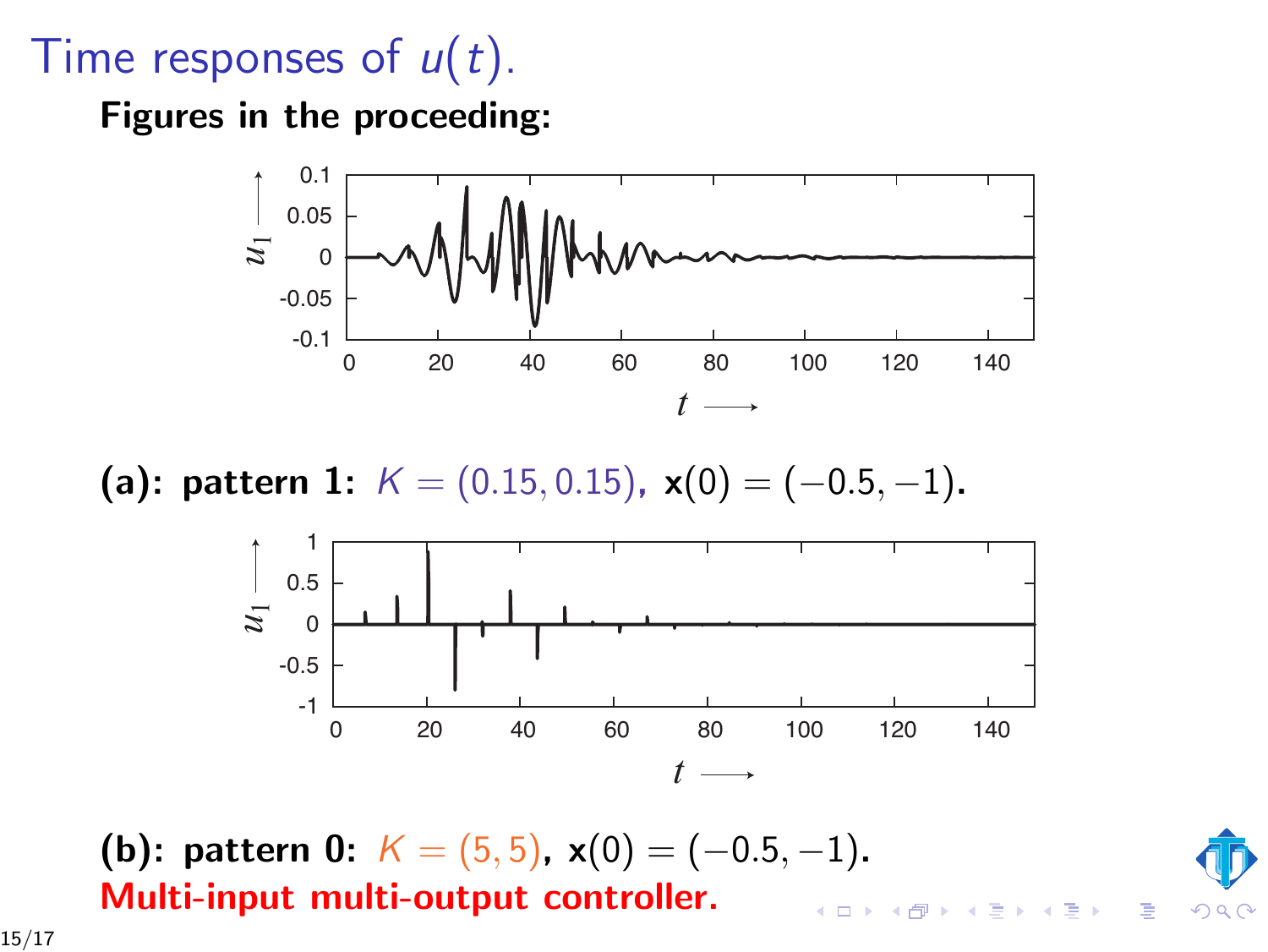# Single-input single-output

To realize 'a voltage controlled voltage source.'

 $\triangleright$  We choose a gain matrix

$$
\mathbf{K} = \left( \begin{array}{cc} k_{11} & 0 \\ 0 & k_{22} \end{array} \right)
$$

as single voltage sensing:  $\Rightarrow$  put  $k_{22} = 0$ 

▶ Choose pattern 0: few chances can control a UPO !

RESULT: Only 2.8 % chance can can control UPO and its saves about 82 % energy compared with pattern 1.